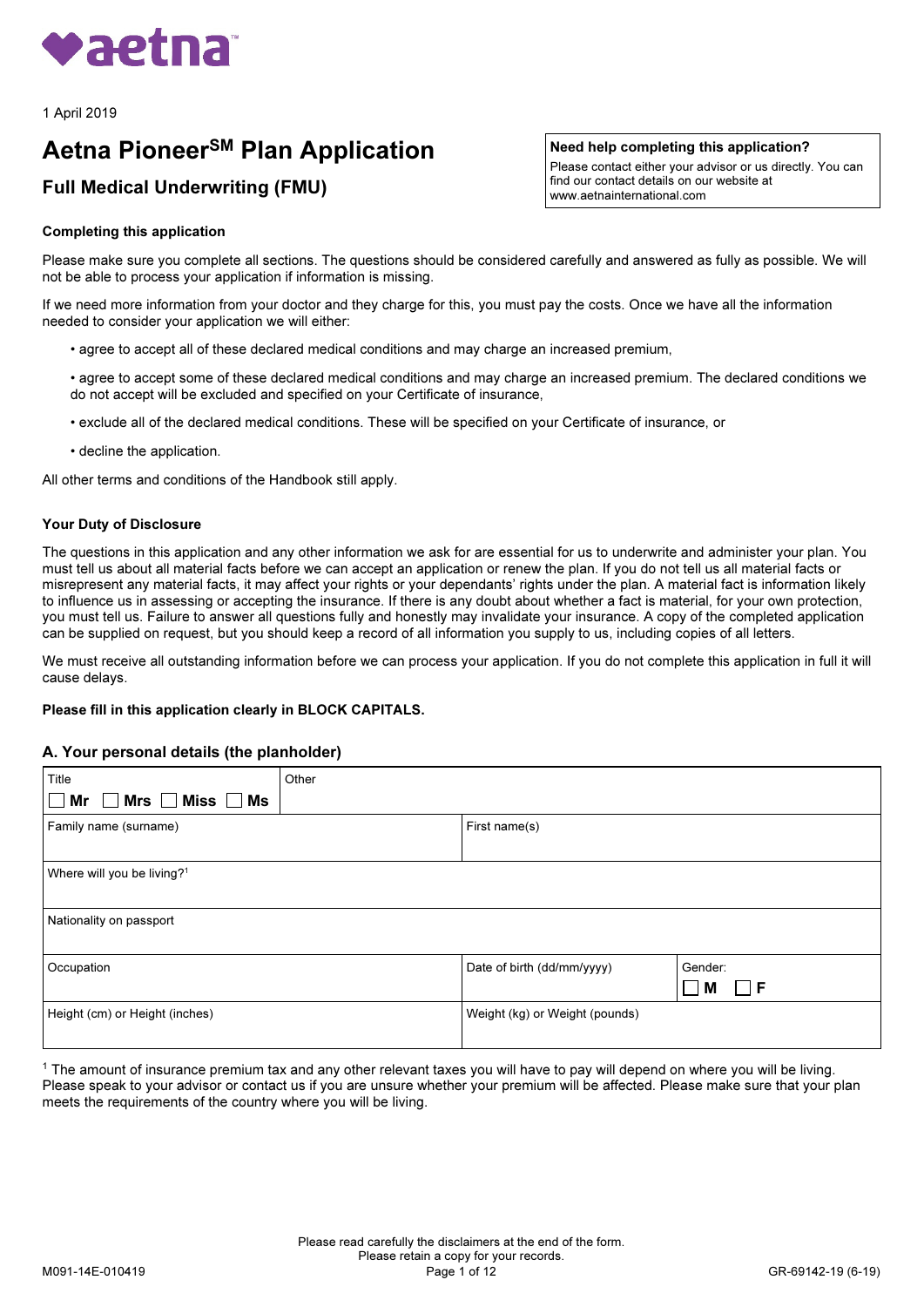## Your correspondence address

We will send all correspondence to this address. You must tell us immediately about any changes to your contact or personal details. A change in circumstances may affect your cover.

| Address  |         |
|----------|---------|
| Town     | City    |
| Postcode | Country |
| Phone    | Mobile  |
| Email    |         |

## B. Dependants to be covered

You do not need to fill in the height and weight sections for dependants aged 17 years or younger.

| Dependant 1 | Title<br>Mr<br><b>Miss</b><br><b>Ms</b><br><b>Mrs</b> | Other                          |                                         |                                |  |  |  |  |
|-------------|-------------------------------------------------------|--------------------------------|-----------------------------------------|--------------------------------|--|--|--|--|
|             | Family name (surname)                                 |                                | First name(s)                           |                                |  |  |  |  |
|             | Date of birth (dd/mm/yyyy)                            | Gender<br>F<br>M               | Where will they be living? <sup>1</sup> |                                |  |  |  |  |
|             | Nationality on passport                               | Occupation                     |                                         |                                |  |  |  |  |
|             | Relationship to you                                   | Height (cm) or Height (inches) |                                         | Weight (kg) or Weight (pounds) |  |  |  |  |
| Dependant 2 | Title<br>Mr<br><b>Mrs</b><br><b>Miss</b><br>Ms        | Other                          |                                         |                                |  |  |  |  |
|             | Family name (surname)                                 |                                | First name(s)                           |                                |  |  |  |  |
|             | Date of birth (dd/mm/yyyy)                            | Gender<br>F<br>M               | Where will they be living? <sup>1</sup> |                                |  |  |  |  |
|             | Nationality on passport                               | Occupation                     |                                         |                                |  |  |  |  |
|             | Relationship to you                                   | Height (cm) or Height (inches) |                                         | Weight (kg) or Weight (pounds) |  |  |  |  |
| Dependant 3 | Title<br>Mr<br><b>Mrs</b><br><b>Miss</b><br>Ms        | Other                          |                                         |                                |  |  |  |  |
|             | Family name (surname)                                 |                                | First name(s)                           |                                |  |  |  |  |
|             | Date of birth (dd/mm/yyyy)                            | Gender<br>M<br>F               | Where will they be living? <sup>1</sup> |                                |  |  |  |  |
|             | Nationality on passport                               | Occupation                     |                                         |                                |  |  |  |  |
|             | Relationship to you                                   | Height (cm) or Height (inches) |                                         | Weight (kg) or Weight (pounds) |  |  |  |  |
| Dependant 4 | Title<br>Mr<br><b>Miss</b><br><b>Mrs</b><br><b>Ms</b> | Other                          |                                         |                                |  |  |  |  |
|             |                                                       |                                | First name(s)                           |                                |  |  |  |  |
|             | Family name (surname)                                 |                                |                                         |                                |  |  |  |  |
|             | Date of birth (dd/mm/yyyy)                            | Gender<br>M<br>F               | Where will they be living? <sup>1</sup> |                                |  |  |  |  |
|             | Nationality on passport                               | Occupation                     |                                         |                                |  |  |  |  |

If you have any more dependants to be covered, please give us details on a separate sheet of paper and send it to us with this application.

#### C. Cover start date

The plan is a yearly contract. Your cover will begin when we have received your signed acceptance of the special terms offered by our underwriters. We will not backdate cover under any circumstances.

 Please read carefully the disclaimers at the end of the form. Please retain a copy for your records. M091-14E-010419 Page 2 of 12 GR-69142-19 (6-19)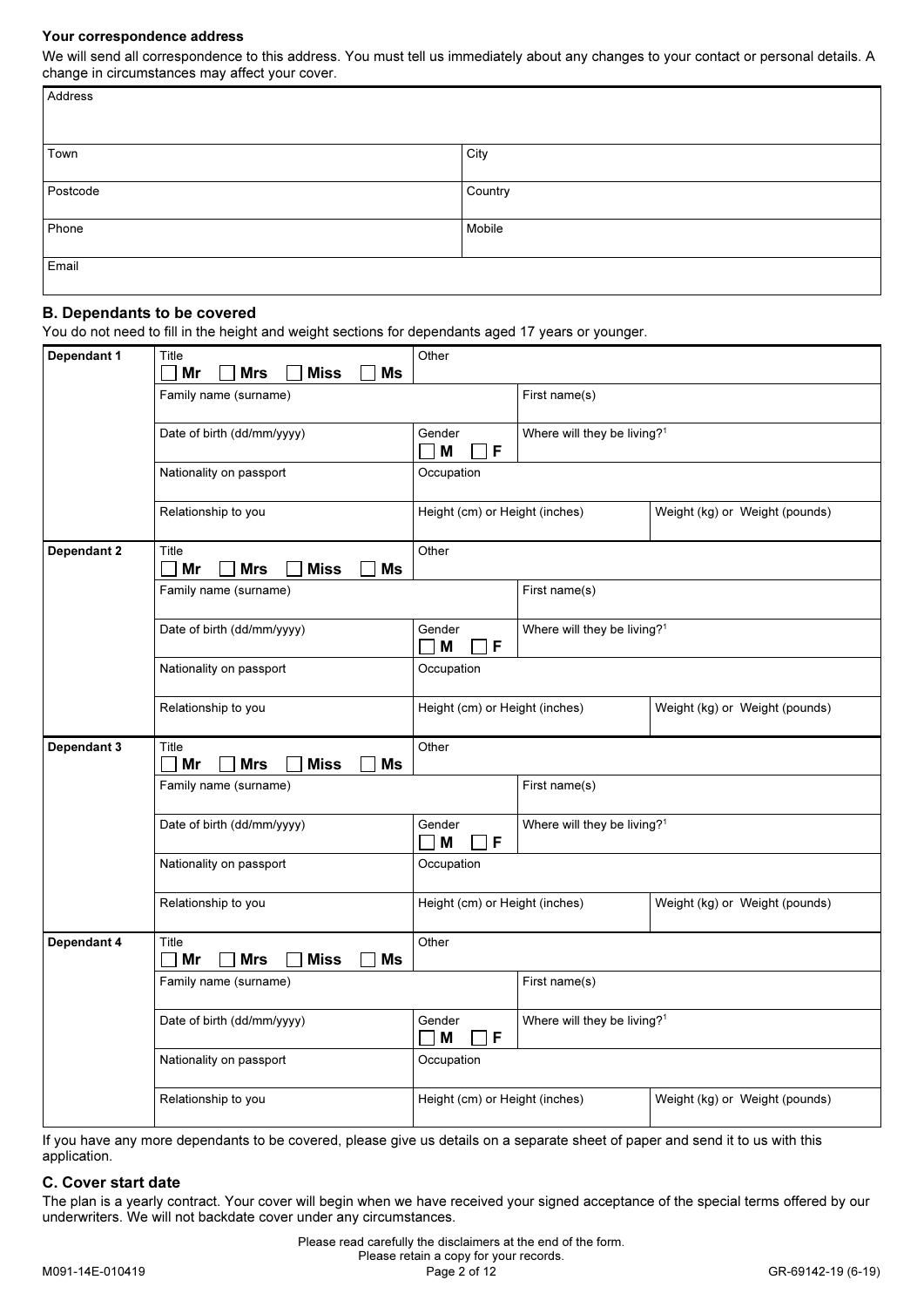## D. Your cover options

## Plan levels

Please tell us the Aetna Pioneer plan level that you need. Please make sure that you have read the Benefits schedule before making your choice. You must make sure the plan meets your needs. Please contact us if you need a copy of this document.

If you and your dependants reside outside of the United States (US), and you wish or need to include cover in the US on your plan: • You must choose Aetna Pioneer 5000 or 5000+ if you are non-US citizens

• You must choose Aetna Pioneer 5000+ if you are US citizens

If you and your dependants are non-US citizens residing in the US you must choose Aetna Pioneer 5000+.

If none of these apply to you, Aetna Pioneer 5000+ is not available.

To select your chosen plan level, please tick the appropriate box below.

| <b>∃ Aetna Pioneer<sup>sм</sup> 2500</b> | <b>∃ Aetna Pioneer<sup>sм</sup> 4000</b> |  |
|------------------------------------------|------------------------------------------|--|
| ]Aetna Pioneer <sup>sM</sup> 5000+       |                                          |  |

#### Areas of cover

Choose your area of cover based on your country of residence, your home country if you need the option of returning to your home country for treatment, and any other country in which you may wish or need to receive treatment. See the 'Areas of cover guide' section of your Handbook for more information.

You and your dependants must have the same area of cover.

To select your chosen area of cover, please tick the appropriate box below.

| $\Lambda$ ro | cover |   |  |  |  |  |  |
|--------------|-------|---|--|--|--|--|--|
|              | _     | £ |  |  |  |  |  |
|              |       |   |  |  |  |  |  |

#### Medical evacuation options

You can add non-emergency medical evacuation to your plan, subject to a premium increase. See the 'Medical evacuation' section in your Benefits schedule for information on the cover this provides.

| Do you wish to select this optional cover? |  |
|--------------------------------------------|--|
| NC<br>62                                   |  |
|                                            |  |

#### Dental cover options

If you have chosen Aetna Pioneer 4000, 5000 or 5000+, you can choose to add routine and major restorative dental treatment to your plan, subject to a premium increase. See the 'Dental treatment' section in your Benefits schedule for information on the cover this provides and the coinsurance that applies.

| Do you wish to select this optional cover?<br>'Yes<br><b>∣No</b> |                                    |                                           |
|------------------------------------------------------------------|------------------------------------|-------------------------------------------|
| TAetna Pioneer <sup>s∎</sup> 4000                                | l Aetna Pioneer <sup>s∎</sup> 5000 | <b>I Aetna Pioneer<sup>sa</sup> 5000+</b> |
| adds USD 750 or HKD 6,000 limit                                  | adds USD 1,500 or HKD 11,625 limit | adds USD 1,500 or HKD 11,625 limit        |

## Deductibles and direct billing

Deuuenbies und uncet bii<br>Aetna Pioneer<sup>®</sup> 1750 plan

Direct billing is not available under the Aetna Pioneer 1750 plan.

You must pay a standard annual excess amount of USD 2,000 or HKD 15,500 for each member in each plan. See your Benefits schedule for full details.

If you want to change the annual excess from the standard annual excess shown, please tick the appropriate box below.

| <b>Nil</b>              | $\Box$ (premium increase applies) |
|-------------------------|-----------------------------------|
| USD 1,000 or HKD 7,750  | $\Box$ (premium increase applies) |
| USD 2,000 or HKD 15,500 | Standard                          |
| USD 4,000 or HKD 31,000 | $\Box$ (premium discount applies) |
| USD 8,000 or HKD 62,000 | (premium discount applies)        |

## Aetna Pioneer℠ 2500, 4000, 5000 and 5000+ plans

Adding outpatient direct billing to your plan will increase your premium. Our direct billing network is one of the largest in the world; in the event the relevant medical provider is not in our provider network (for example, pharmacies in the U.S.), we'll reimburse you for any eligible claims instead. Please contact us if you need more information.

Would you like to add outpatient direct billing to your plan?  $\exists$  Yes  $\Box$  No

You must pay a standard outpatient coinsurance amount of 10% for each claim. See your Benefits schedule for full details.

If you want to change the coinsurance from the standard coinsurance shown, please tick the appropriate box below.

| 0%   | (premium increase applies) |
|------|----------------------------|
| 10%  | Standard                   |
| 20%  | (premium discount applies) |
| 30%  | (premium discount applies) |
| $ -$ |                            |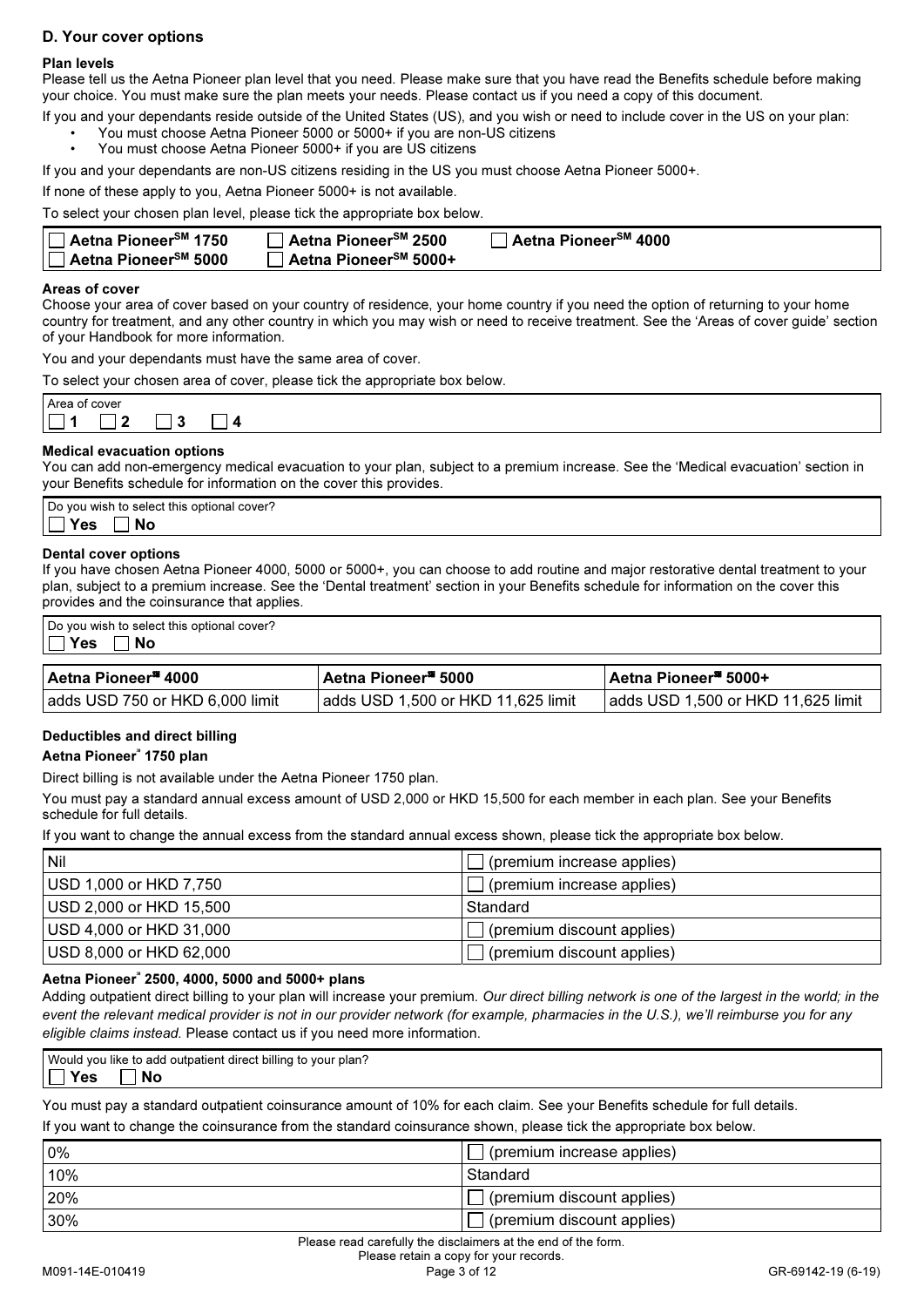## E. Medical questionnaire

## Please answer all questions in this section.

For the purpose of this application, diseases and disorders include any abnormality, injury, disability, illness or sickness, whatever the cause.

For the purpose of this application, medication includes the use of any substance:

- whatever the means of delivery, and
- whether or not a prescription is needed,

including, but not limited to, vitamins, minerals and supplements, oral and injected medicines and drugs, suppositories, patches, creams, lotions, ointments, gels, drops, sprays and lozenges.

This does not include skin moisturisers, sun protection products, shampoo or mouthwash, unless used in relation to a symptom, disease or disorder.

If a medical professional has confirmed that you, or any of your dependants in this application, have a disease or disorder, we will treat this as a diagnosed medical condition, whether or not they have confirmed the diagnosis to you or your dependant in writing, and regardless of whether or not treatment, medication or a special diet was needed or received following the diagnosis. This includes diseases or disorders diagnosed as the result of routine health or wellness checks.

- 1. In the last five years, have you, or any of your dependants in this application:
	- needed or had any medical investigations, diagnostic tests or procedures for, or in relation to,
	- been diagnosed with,
	- needed or received any treatment, medication or a special diet for, or in relation to,
	- needed or had any follow-up consultations, tests or procedures for, or in relation to,

any one or more of the following:

|                                | <b>Planholder</b> |           | Dependant 1 |           |     |    | Dependant 2   Dependant 3   Dependant 4 |    |            |    |
|--------------------------------|-------------------|-----------|-------------|-----------|-----|----|-----------------------------------------|----|------------|----|
|                                | <b>Yes</b>        | <b>No</b> | <b>Yes</b>  | <b>No</b> | Yes | No | Yes                                     | No | <b>Yes</b> | No |
| 1.1 Cancer?*                   |                   |           |             |           |     |    |                                         |    |            |    |
| 1.2 Cardiovascular diseases?** |                   |           |             |           |     |    |                                         |    |            |    |
| 1.3 Diabetes?                  |                   |           |             |           |     |    |                                         |    |            |    |

If the answer is 'Yes' for any part of question 1, please also fill in the additional Cancer, Cardiovascular diseases and disorders and Diabetes questionnaires as applicable.

2. Were you, or any of your dependants in this application, diagnosed with any one or more of the following more than five years ago?

|                                             | <b>Planholder</b> |           | Dependant 1 |    |     |    |            |    | Dependant 2   Dependant 3   Dependant 4 |           |
|---------------------------------------------|-------------------|-----------|-------------|----|-----|----|------------|----|-----------------------------------------|-----------|
|                                             | <b>Yes</b>        | <b>No</b> | Yes         | No | Yes | No | <b>Yes</b> | No | <b>Yes</b>                              | <b>No</b> |
| 2.1 Cancer?*                                |                   |           |             |    |     |    |            |    |                                         |           |
| 2.2 Cardiovascular diseases or disorders?** |                   |           |             |    |     |    |            |    |                                         |           |

If the answer is 'Yes' for any part of question 2, please also fill in the additional Cancer and Cardiovascular diseases and disorders questionnaires as applicable.

Including, but not limited to, bowel cancer, brain tumours, leukaemia, melanoma, myeloma and sarcoma.

Including, but not limited to, hypertension or high blood pressure, hypotension or low blood pressure, hypercholesterolaemia or high cholesterol, abdominal aortic aneurysm (AAA), angina, atrial fibrillation (AF), stroke including transient ischaemic attack (TIA) and cerebrovascular accident (CVA), and supra ventricular tachycardia (SVT).

(Continued)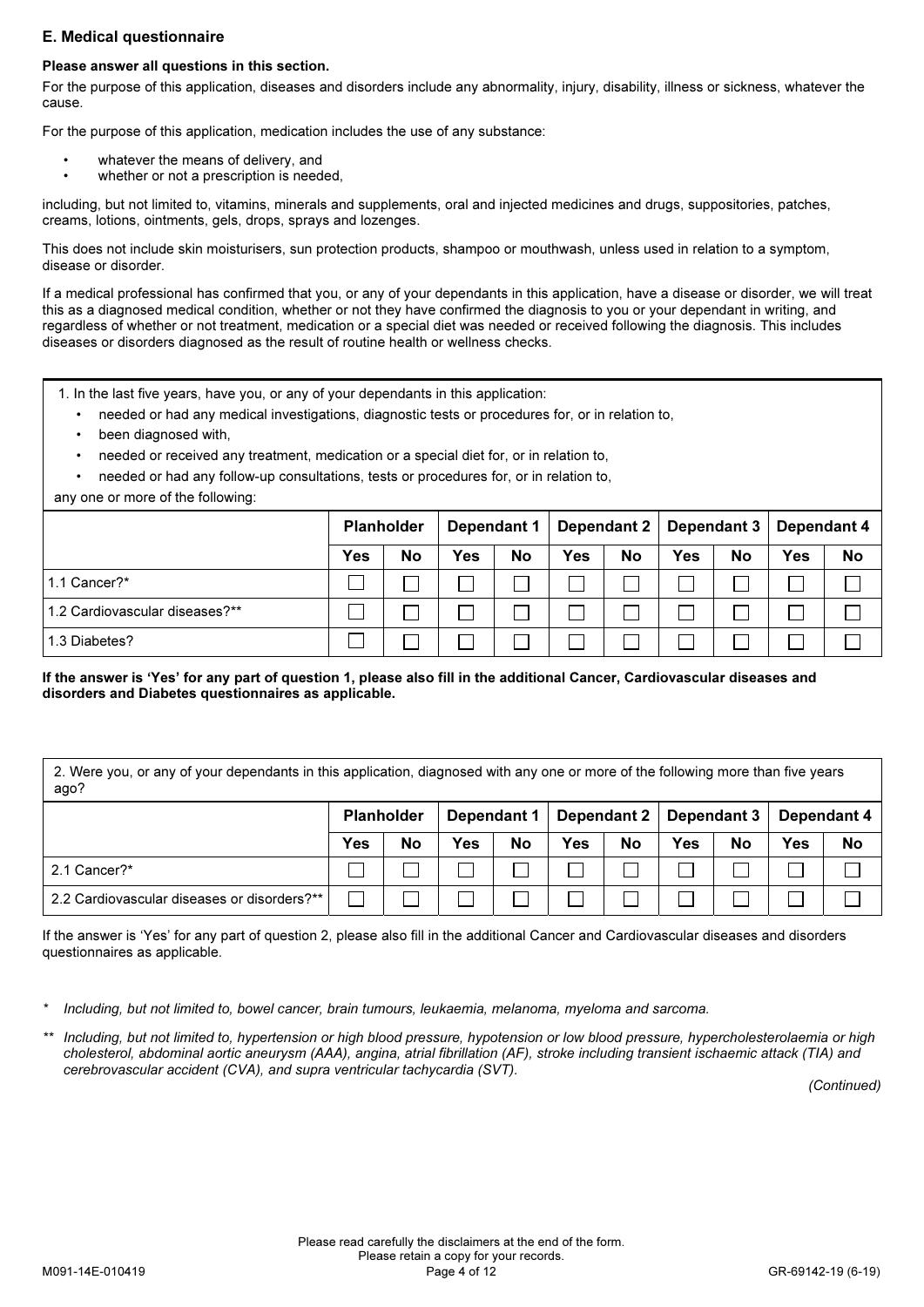## E. Medical questionnaire (continued)

3. In the last five years, have you, or any of your dependants in this application:

- needed or had any medical investigations, diagnostic tests or procedures for, or in relation to,
- been diagnosed with,
- needed or received any treatment, medication or a special diet for, or in relation to,
- needed or had any follow-up consultations, tests or procedures for, or in relation to any one or more of the following, that you have not already told us about in questions 1-2:

|                                                                                                                                                                                                                                    | <b>Planholder</b><br><b>Dependant 1</b> |    | <b>Dependant 2</b> |    | Dependant 3 |           | Dependant 4 |              |            |             |
|------------------------------------------------------------------------------------------------------------------------------------------------------------------------------------------------------------------------------------|-----------------------------------------|----|--------------------|----|-------------|-----------|-------------|--------------|------------|-------------|
|                                                                                                                                                                                                                                    | <b>Yes</b>                              | No | <b>Yes</b>         | No | <b>Yes</b>  | <b>No</b> | <b>Yes</b>  | <b>No</b>    | <b>Yes</b> | No          |
| 3.1 Diseases or disorders of the brain,<br>nervous system or nerves?                                                                                                                                                               |                                         |    |                    |    |             |           |             |              |            |             |
| Including, but not limited to, encephalitis,<br>epilepsy, migraines, multiple sclerosis (MS),<br>myalgic encephalomyelitis (ME), sciatica<br>and trapped nerves.                                                                   | $\overline{\phantom{0}}$                |    |                    |    |             |           |             |              |            |             |
| 3.2 Diseases or disorders of the mouth,<br>tongue, jaw, teeth or gums?                                                                                                                                                             |                                         |    |                    |    |             |           |             |              |            |             |
| Including, but not limited to, abscesses,<br>gingivitis, impacted teeth, temporomandibular<br>joint (TMJ) and tongue-tie.                                                                                                          |                                         |    |                    |    |             |           |             |              |            |             |
| 3.3 Diseases or disorders of one or both<br>eyes or ears, the nose or throat?                                                                                                                                                      |                                         |    |                    |    |             |           |             |              |            |             |
| Including, but not limited to, adenoids,<br>blindness, cataracts, deafness, detached<br>retina, deviated septum, glaucoma, glue ear,<br>iritis, keratoconus, macular degeneration,<br>otitis, sinusitis, tinnitus and tonsillitis. |                                         |    |                    |    |             |           |             | L            |            |             |
| 3.4 Diseases or disorders of one or both lungs,<br>the trachea, bronchial tree or diaphragm?                                                                                                                                       |                                         |    |                    |    |             |           |             |              |            |             |
| Including, but not limited to, asthma, chest<br>infections, chronic obstructive pulmonary<br>disease (COPD), emphysema and<br>tuberculosis (TB).                                                                                   |                                         |    |                    |    |             |           |             |              |            |             |
| 3.5 Diseases or disorders of the<br>oesophagus, stomach or duodenum?                                                                                                                                                               |                                         |    |                    |    |             |           |             |              |            |             |
| Including, but not limited to, Barrett's<br>oesophagus, duodenal ulcers, gastric<br>ulcers, gastritis, gastro-oesophageal reflux<br>disease (GORD) and oesophagitis.                                                               |                                         |    |                    |    |             |           |             |              |            |             |
| 3.6 Diseases or disorders of the bowel,<br>small intestine, appendix, large intestine,<br>rectum or anus?                                                                                                                          |                                         |    |                    |    |             |           |             |              |            |             |
| Including, but not limited to, anal fissures,<br>colonic polyps, Crohn's disease,<br>diverticulitis, haemorrhoids or piles, irritable<br>bowel syndrome (IBS), pilonidal sinus and<br>ulcerative colitis.                          | I.                                      |    |                    |    |             |           |             |              |            |             |
| 3.7 Diseases or disorders of the liver,<br>pancreas, spleen or gall bladder?                                                                                                                                                       | $\mathcal{L}_{\mathcal{A}}$             |    |                    |    |             |           |             | ∟            |            |             |
| Including, but not limited to, enlarged spleen,<br>gallstones, hepatitis and pancreatitis.                                                                                                                                         |                                         |    |                    |    |             |           |             |              |            |             |
| 3.8 Diseases or disorders of one or both<br>kidneys, the bladder or urinary tract?                                                                                                                                                 |                                         |    |                    |    |             |           |             |              |            |             |
| Including, but not limited to, cystitis, kidney<br>stones, pyelonephritis, urinary incontinence,<br>urinary retention and urinary tract infections<br>$(UTI)$ .                                                                    | $\Box$                                  |    |                    |    |             |           |             |              |            |             |
| 3.9 Diseases or disorders of the male<br>reproductive system, genitals or prostate?                                                                                                                                                |                                         |    |                    |    |             |           |             |              |            |             |
| Including, but not limited to, balanitis, benign<br>prostatic hyperplasia (BPH) or enlarged<br>prostate, cryptorchidism or undescended<br>testicles, erectile dysfunction, fertility or<br>infertility, phimosis and prostatitis.  | $\Box$                                  |    |                    |    |             | a i       |             | $\mathbf{L}$ |            |             |
|                                                                                                                                                                                                                                    |                                         |    |                    |    |             |           |             |              |            | (Continued) |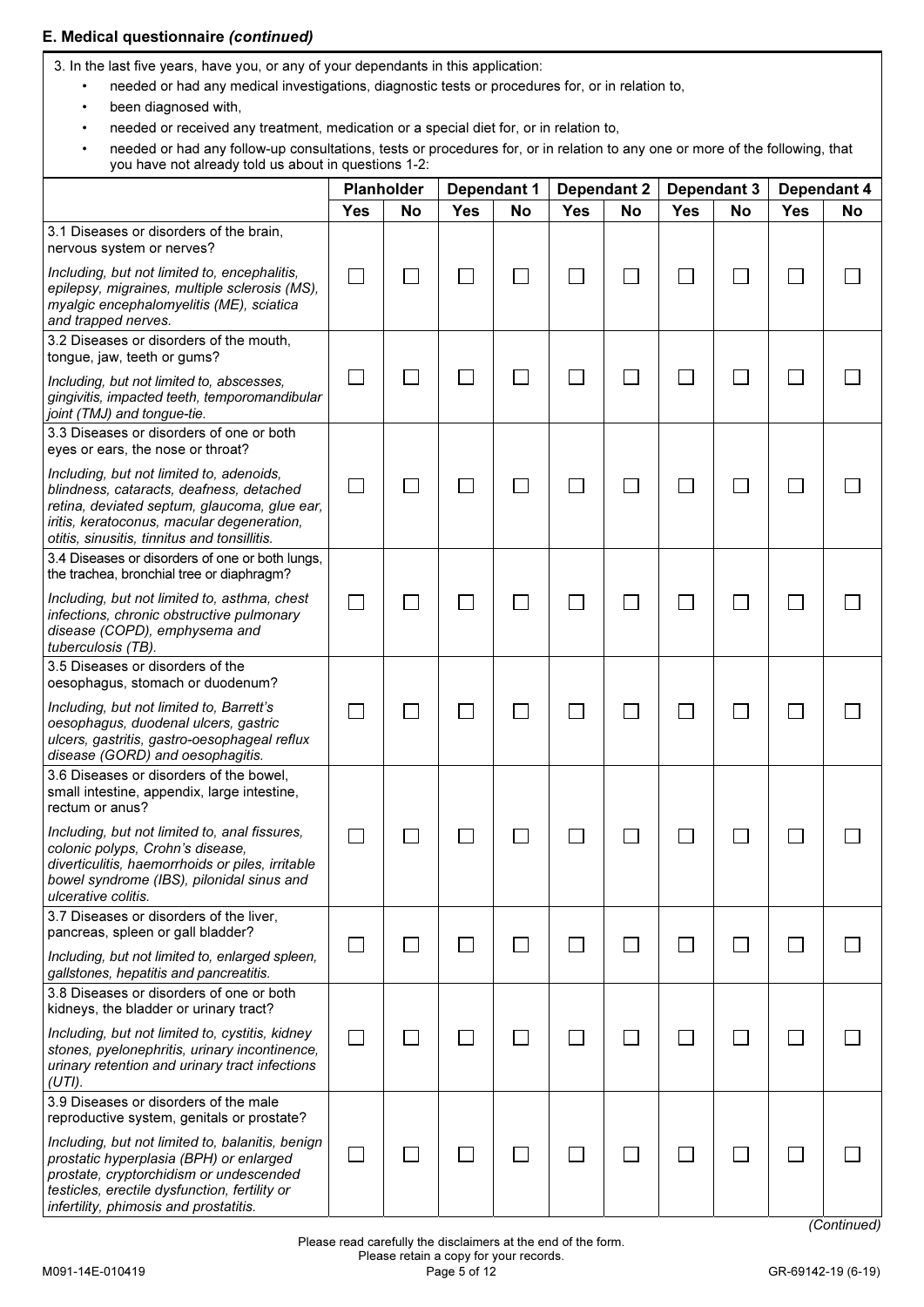## E. Medical questionnaire (continued)

| 3.10 Diseases or disorders of the female<br>reproductive system, genitals or breasts?                                                                                                                                                                                                                                                    |                             |              |                |                          |        |        |        |  |  |
|------------------------------------------------------------------------------------------------------------------------------------------------------------------------------------------------------------------------------------------------------------------------------------------------------------------------------------------|-----------------------------|--------------|----------------|--------------------------|--------|--------|--------|--|--|
| Including, but not limited to, abnormal<br>menstrual cycle or periods, abnormal PAP or<br>smear test results, abnormal vaginal bleeding,<br>endometriosis, fertility or infertility, fibroids,<br>polycystic ovaries and uterine polyps.                                                                                                 | $\mathcal{L}_{\mathcal{A}}$ | $\mathbf{L}$ | $\mathbb{R}^n$ |                          |        |        |        |  |  |
| 3.11 Diseases or disorders of the bones.<br>body tissues, muscles, joints, cartilage,<br>ligaments or tendons?                                                                                                                                                                                                                           |                             |              |                |                          |        |        |        |  |  |
| Including, but not limited to, back pain,<br>cellulitis, fractured or broken bones,<br>ganglions, gout, hallux valgus or bunions,<br>joint pain, joint replacements, neck pain,<br>osteoarthritis, plantar fasciitis, repetitive strain<br>injuries (RSI), rheumatoid arthritis, slipped<br>discs, sprains, tendonitis and tennis elbow. | $\Box$                      |              |                |                          |        |        |        |  |  |
| 3.12 Diseases or disorders of the<br>fingernails, toenails, hair or skin, including<br>moles and birthmarks?                                                                                                                                                                                                                             |                             |              |                |                          |        |        |        |  |  |
| Including, but not limited to, alopecia,<br>eczema, ingrowing toenails, moles that have<br>changed in appearance, port-wine stains,<br>psoriasis and venous ulcers.                                                                                                                                                                      | $\Box$                      |              | $\mathbb{R}^n$ |                          |        |        |        |  |  |
| 3.13 Diseases or disorders of the blood or<br>veins?                                                                                                                                                                                                                                                                                     |                             |              |                |                          |        |        |        |  |  |
| Including, but not limited to, anaemia, deep<br>vein thrombosis (DVT), factor V Leiden,<br>haemochromatosis, haemophilia and other<br>blood clotting diseases or disorders,<br>thalassaemia and varicose veins.                                                                                                                          | $\Box$                      |              |                |                          |        |        |        |  |  |
| 3.14 Diseases or disorders of glands,<br>including hormone imbalance?                                                                                                                                                                                                                                                                    |                             |              |                |                          |        |        |        |  |  |
| Including, but not limited to, Addison's<br>disease, hyperhidrosis or excessive<br>sweating, hyperthyroidism, hypothyroidism<br>and parathyroiditis.                                                                                                                                                                                     | $\mathbf{I}$                |              |                |                          |        |        |        |  |  |
| 3.15 Hernias, lumps, cysts or benign<br>tumours that you have not already told us<br>about in questions 3.1-3.15?                                                                                                                                                                                                                        |                             |              |                |                          |        |        |        |  |  |
| 3.16 HIV or AIDS, auto-immune conditions<br>or allergies that you have not already told us<br>about in questions 3.1-3.16?<br>Including, but not limited to, food allergies,<br>insect allergies, lupus, myasthenia gravis                                                                                                               | $\Box$                      |              | $\Box$         | $\overline{\phantom{a}}$ |        |        |        |  |  |
| and prescription drug allergies.<br>3.17 Psychiatric, psychological or                                                                                                                                                                                                                                                                   |                             |              |                |                          |        |        |        |  |  |
| behavioural disorders?<br>Including, but not limited to, anxiety, attention<br>deficit hyperactivity disorder (ADHD),<br>depression, eating disorders and stress.                                                                                                                                                                        | $\Box$                      | $\mathbf{L}$ | $\mathbb{R}^n$ |                          |        | $\sim$ |        |  |  |
| 4. Do you, or any of your dependants in this<br>application, have any one or more chronic,<br>long-term or recurrent diseases or disorders<br>that we have not asked you about in<br>questions 1-3?                                                                                                                                      | $\Box$                      | $\Box$       | $\Box$         | $\mathsf{L}$             | $\Box$ | $\Box$ | $\Box$ |  |  |
| 5. In the last two years, have you, or any of<br>your dependants in this application, had any<br>abnormal test results that you have not<br>already told us about in questions 1-4?                                                                                                                                                      | $\Box$                      | $\Box$       | $\Box$         |                          | $\Box$ | $\Box$ | $\Box$ |  |  |
| 6. Have you, or any of your dependants in<br>this application, ever had any joint<br>replacements that you have not already told<br>us about in questions 1-4?                                                                                                                                                                           | $\Box$                      | $\Box$       | $\Box$         | $\Box$                   | $\Box$ | $\Box$ | $\Box$ |  |  |

(Continued)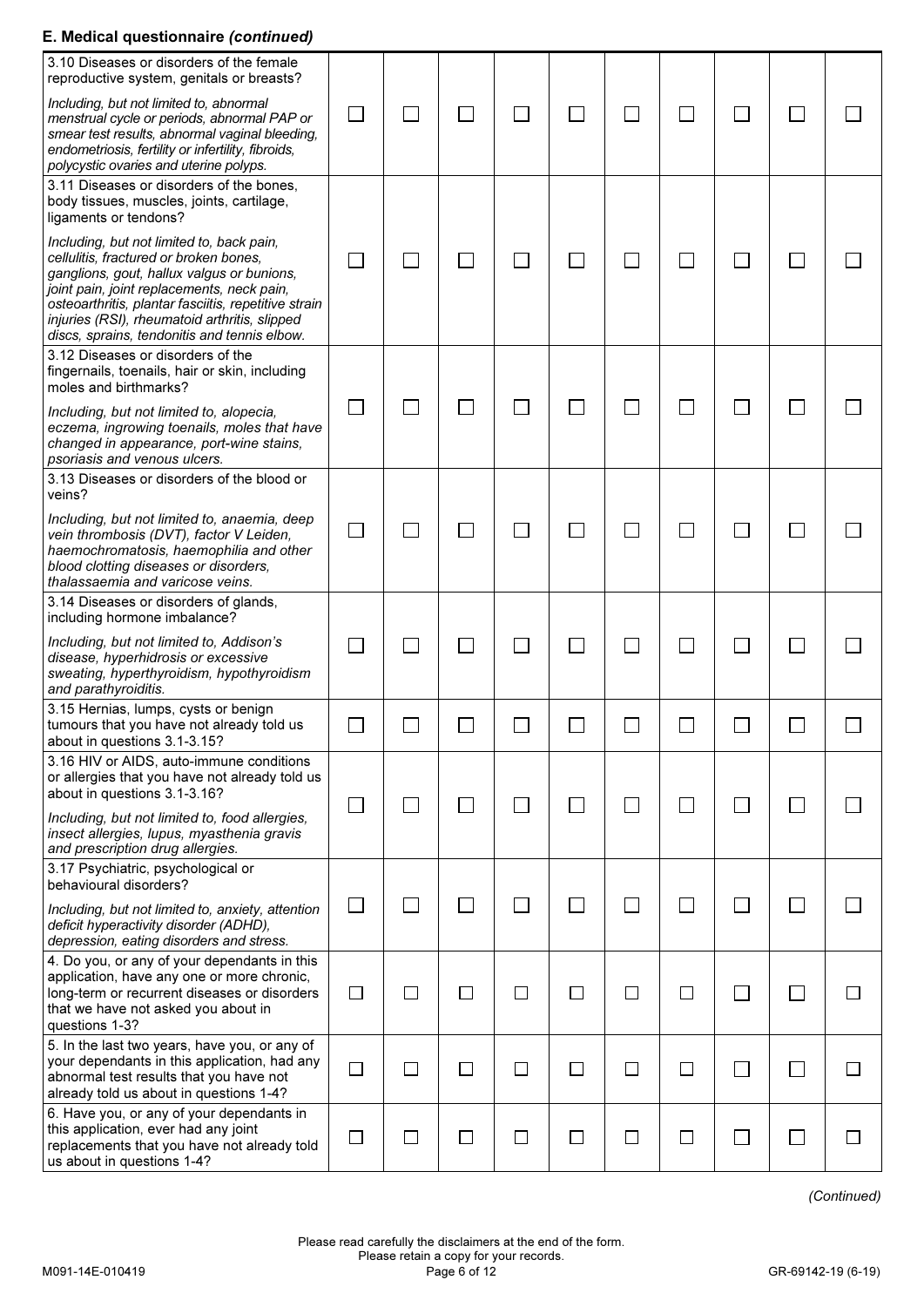## E. Medical questionnaire (continued)

| 7. Have you, or any of your dependants in<br>this application, ever had any cosmetic<br>treatment that you have not already told us<br>about in questions 1-4?                                                               |  |  |  |  |  |
|------------------------------------------------------------------------------------------------------------------------------------------------------------------------------------------------------------------------------|--|--|--|--|--|
| 8. In the last two years, have you, or any of<br>your dependants in this application, sought<br>medical advice for any one or more<br>symptoms***, but not had a disease or<br>disorder diagnosed as a result of the advice? |  |  |  |  |  |
| 9. In the last two years, have you, or any of<br>your dependants in this application, had one<br>or more symptoms*** but not sought<br>medical advice?                                                                       |  |  |  |  |  |

\*\*\* Including, but not limited to, abdominal pain, back pain, change in bowel habit, chest pain, dizziness, fainting, fatigue, joint pain, neck pain, persistent cough, rectal bleeding, recurrent headaches, shortness of breath and weight loss or gain.

|                                                                                                                                                                                                                                               |     | <b>Planholder</b> |            | Dependant 1 | <b>Dependant 2</b> |           | Dependant 3 |           | Dependant 4 |    |
|-----------------------------------------------------------------------------------------------------------------------------------------------------------------------------------------------------------------------------------------------|-----|-------------------|------------|-------------|--------------------|-----------|-------------|-----------|-------------|----|
|                                                                                                                                                                                                                                               | Yes | No                | <b>Yes</b> | <b>No</b>   | Yes                | <b>No</b> | <b>Yes</b>  | <b>No</b> | Yes         | No |
| 10. In the last two years, have you, or any of<br>your dependants in this application, regularly<br>used any medication that you have not<br>already told us about in questions 1-9?                                                          |     |                   |            |             |                    |           |             |           |             |    |
| 11. Are you or any of your dependents<br>currently pregnant?                                                                                                                                                                                  |     |                   |            |             |                    |           |             |           |             |    |
| 12. In the last 5 years, has anyone applying<br>to be covered had any complications during<br>pregnancy or childbirth?                                                                                                                        |     |                   |            |             |                    |           |             |           |             |    |
| Including, but not limited to, caesarean<br>sections, ectopic pregnancies, pre-eclampsia,<br>gestational hypertension and gestational<br>diabetes - please complete the additional<br>cardio-vascular diseases and diabetes<br>questionnaire. |     |                   |            |             |                    |           |             |           |             |    |

If the answer is 'Yes' for any part of questions 3-12, please also fill in the Additional medical information questionnaire as applicable.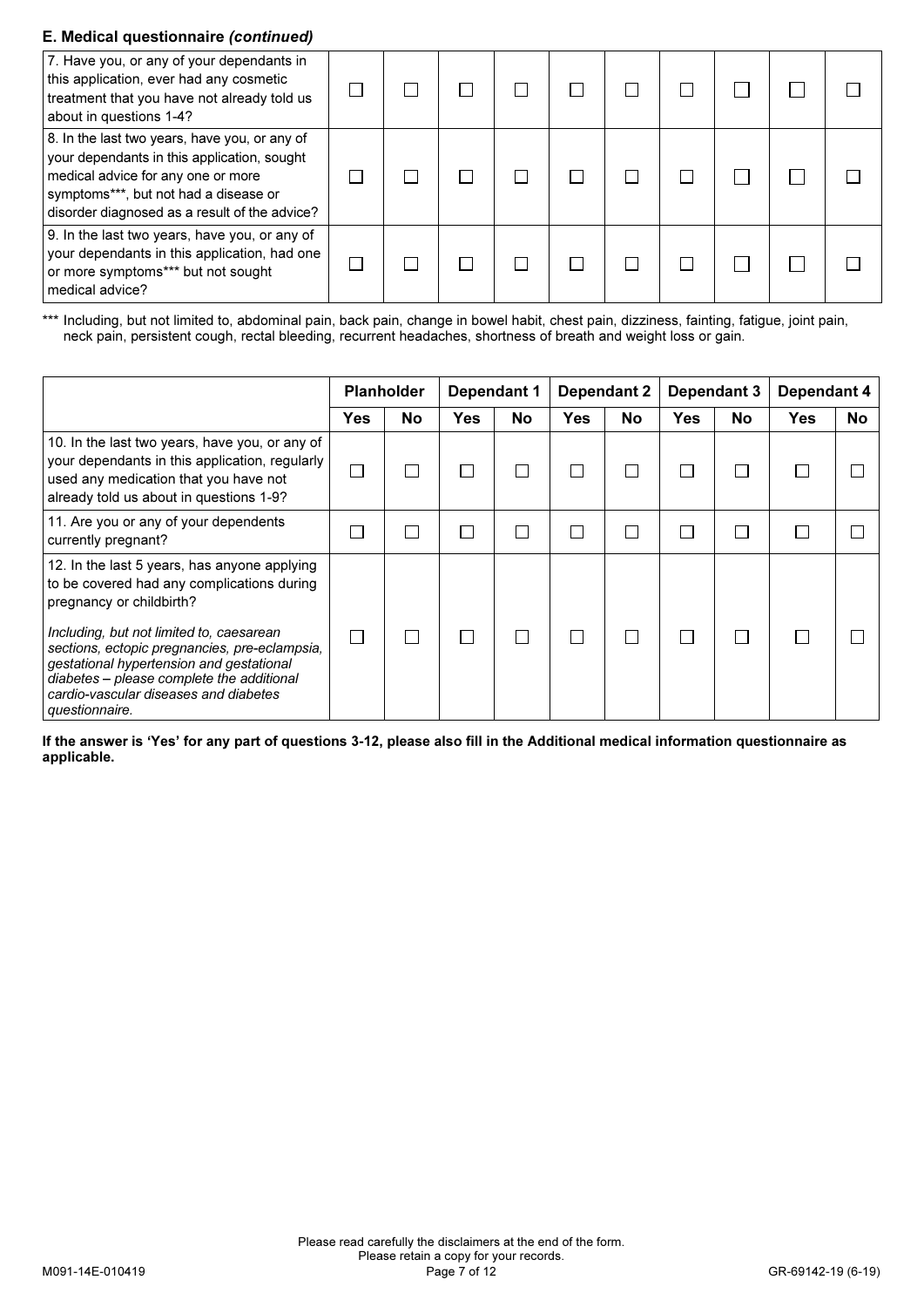## Additional medical information

| Name of applicant | Question number | What is the<br>name of the<br>disease or<br>disorder<br>(including joint<br>replacements<br>and cosmetic<br>treatment).<br>symptom(s) or<br>complication(s)<br>and when did it<br>start?<br>(dd/mm/yyyy) | If you have<br>ticked 'Yes' to<br>question<br>number 5, what<br>abnormal test<br>results have<br>you had and<br>when were<br>they done?<br>(dd/mm/yyyy) | What<br>treatment.<br>medication or<br>special diet<br>have you been<br>given? Please<br>specify names<br>of drugs and<br>dosage<br>required. | What follow-up<br>consultations,<br>medical<br>investigations,<br>diagnostic tests<br>or procedures<br>are needed or<br>have been<br>recommended?<br>Please give<br>details<br>including dates<br>where<br>necessary. | Do you still<br>have this<br>disease or<br>disorder<br>(including joint<br>replacements<br>and cosmetic<br>treatment),<br>symptom(s),<br>complication(s)<br>or abnormal<br>tests? | What date did<br>you last see<br>any health care<br>professional for<br>this disease or<br>disorder.<br>(including joint<br>replacements<br>and cosmetic<br>treatment),<br>symptom(s),<br>complication(s)<br>or abnormal<br>tests?<br>(dd/mm/yyyy) | If you<br>answered 'Yes'<br>to question 10,<br>what<br>medication are<br>you regularly<br>using and why<br>do you take it? |
|-------------------|-----------------|----------------------------------------------------------------------------------------------------------------------------------------------------------------------------------------------------------|---------------------------------------------------------------------------------------------------------------------------------------------------------|-----------------------------------------------------------------------------------------------------------------------------------------------|-----------------------------------------------------------------------------------------------------------------------------------------------------------------------------------------------------------------------|-----------------------------------------------------------------------------------------------------------------------------------------------------------------------------------|----------------------------------------------------------------------------------------------------------------------------------------------------------------------------------------------------------------------------------------------------|----------------------------------------------------------------------------------------------------------------------------|
|                   |                 |                                                                                                                                                                                                          |                                                                                                                                                         |                                                                                                                                               |                                                                                                                                                                                                                       |                                                                                                                                                                                   |                                                                                                                                                                                                                                                    |                                                                                                                            |
|                   |                 |                                                                                                                                                                                                          |                                                                                                                                                         |                                                                                                                                               |                                                                                                                                                                                                                       |                                                                                                                                                                                   |                                                                                                                                                                                                                                                    |                                                                                                                            |
|                   |                 |                                                                                                                                                                                                          |                                                                                                                                                         |                                                                                                                                               |                                                                                                                                                                                                                       |                                                                                                                                                                                   |                                                                                                                                                                                                                                                    |                                                                                                                            |
|                   |                 |                                                                                                                                                                                                          |                                                                                                                                                         |                                                                                                                                               |                                                                                                                                                                                                                       |                                                                                                                                                                                   |                                                                                                                                                                                                                                                    |                                                                                                                            |

## F. Full Medical Underwriting declaration

You must ensure that all information provided is full and accurate. If full and accurate information is not provided we may not be able to cover a claim and we may cancel your plan. Please tell us about any change in the information given in this application which occurs between the date of signing and the date the cover commences. If you are unsure whether we need to know about a condition, you should tell us about it.

I declare that to the best of my knowledge and belief:

The information in this application and any additional information supplied is full, true and correct. Where I have supplied medical information for any dependants to be included in this application, I confirm that I have checked with them that the information is correct and that I have their consent to provide this information on their behalf. I understand that no cover will apply for treatment of any medical condition or related medical condition which exists or has existed before the start date of the plan unless agreed and accepted by Aetna.

I also understand that Aetna will advise me of any medical conditions which they exclude from cover or for which a loading will be applied because of information I have provided to them. I consent to Aetna contacting my doctor should further medical information be required to support my application. I also consent to Aetna dealing with my broker, if one is appointed, and that they have authority to see medical information that I have declared in this application.

| Planholder signature           | Date (dd/mm/yyyy) |
|--------------------------------|-------------------|
| Dependant 1 signature (if 18+) | Date (dd/mm/yyyy) |
| Dependant 2 signature (if 18+) | Date (dd/mm/yyyy) |
| Dependant 3 signature (if 18+) | Date (dd/mm/yyyy) |
| Dependant 4 signature (if 18+) | Date (dd/mm/yyyy) |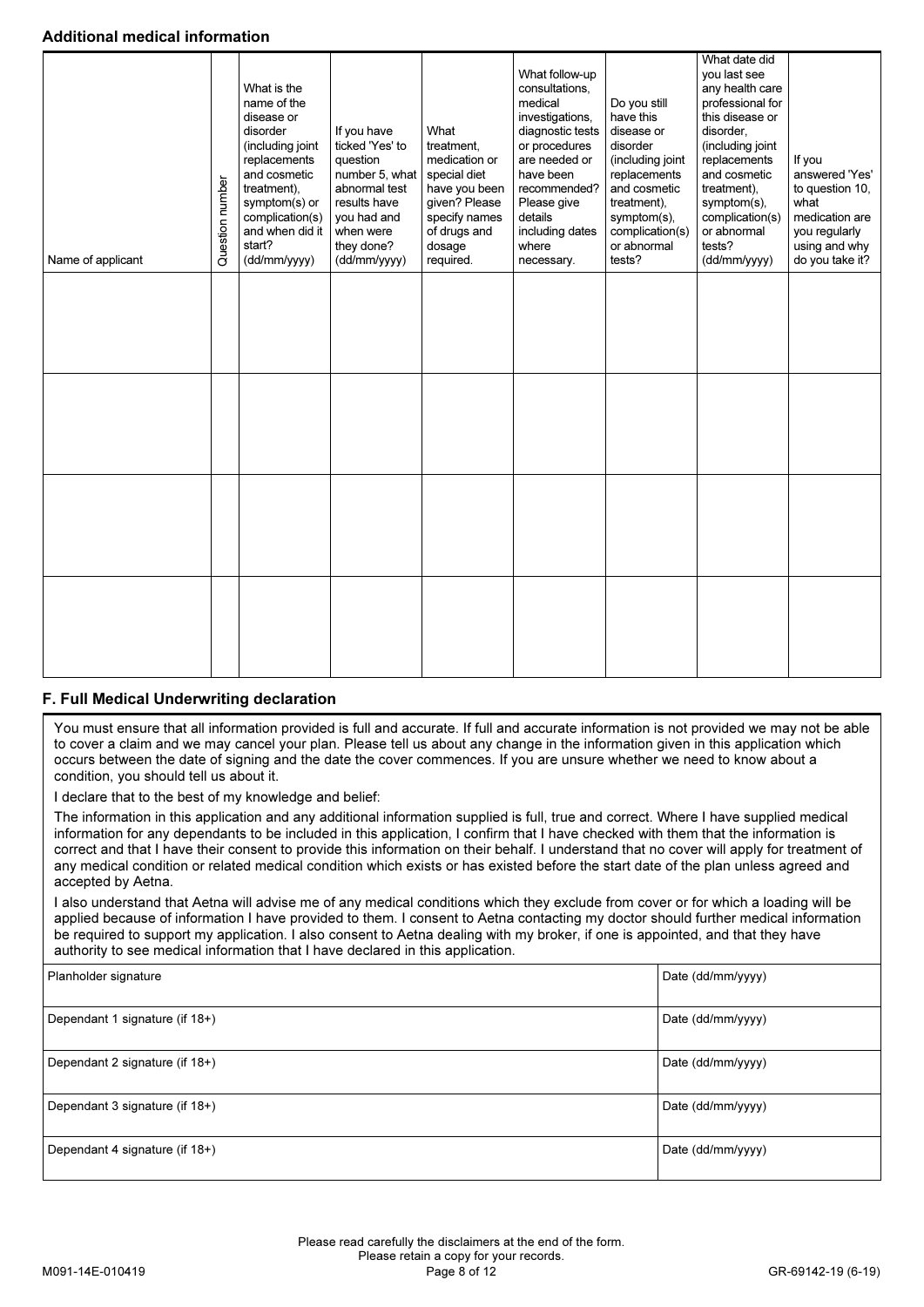## G. Doctor's or medical practitioner's details

Please give the contact details of your family doctor or medical practitioner who last treated you or your family in the last two years. If you do not provide this information, it may result in a delay the processing of your claims and your claims may be rejected.

| Member's name                | Member's name                |
|------------------------------|------------------------------|
| Doctor's name                | Doctor's name                |
| Hospital, clinic or practice | Hospital, clinic or practice |
| Phone                        | Phone                        |
| Fax                          | Fax                          |
| Email                        | Email                        |
| Address                      | Address                      |
| Postcode                     | Postcode                     |

Please provide details on a separate page if your family are seen by more doctors than listed above, and confirm which members of your family each doctor has treated.

## H. Add-on plan

| Do you want to add the following? |           |
|-----------------------------------|-----------|
| Aetna Maternity plan              | Yes<br>No |

If yes, please make your choices below.

#### Aetna Maternity

The Aetna Maternity plan is available with Aetna Pioneer 2500, 4000, 5000 and 5000+. The Aetna Maternity plan is only available with the same area of cover as your Aetna Pioneer plan and for female members aged 18 to 44 at entry. Please see your Benefits schedule and Handbook for full eligibility details.

If you have chosen direct billing for the Aetna Pioneer plan this will also be available for the Aetna Maternity plan.

Please select the members to be covered under the Aetna Maternity plan.

|--|

Please select the Aetna Maternity plan required.

|                                       | Area 1              | Areas 2-4           |                    |
|---------------------------------------|---------------------|---------------------|--------------------|
| Aetna Pioneer <sup>3</sup> plan level | Aetna Maternity 200 | Aetna Maternity 150 | Aetna Maternity 75 |
| Aetna Pioneer <sup>SM</sup> 5000+     |                     | N/A                 | N/A                |
| Aetna Pioneer <sup>s 1</sup> 5000     |                     |                     |                    |
| Aetna Pioneer <sup>s 4000</sup>       | N/A                 |                     |                    |
| Aetna Pioneer <sup>3M</sup> 2500      | N/A                 | N/A                 |                    |

You must pay a standard coinsurance amount of 10% for each claim. See your Benefits schedule for full details.

If you want to change the coinsurance from the standard coinsurance shown please tick the appropriate box below.

| 0%  | $\Box$ (premium increase applies) |
|-----|-----------------------------------|
| 10% | <b>Standard</b>                   |
| 20% | $\Box$ (premium discount applies) |
| 30% | $\Box$ (premium discount applies) |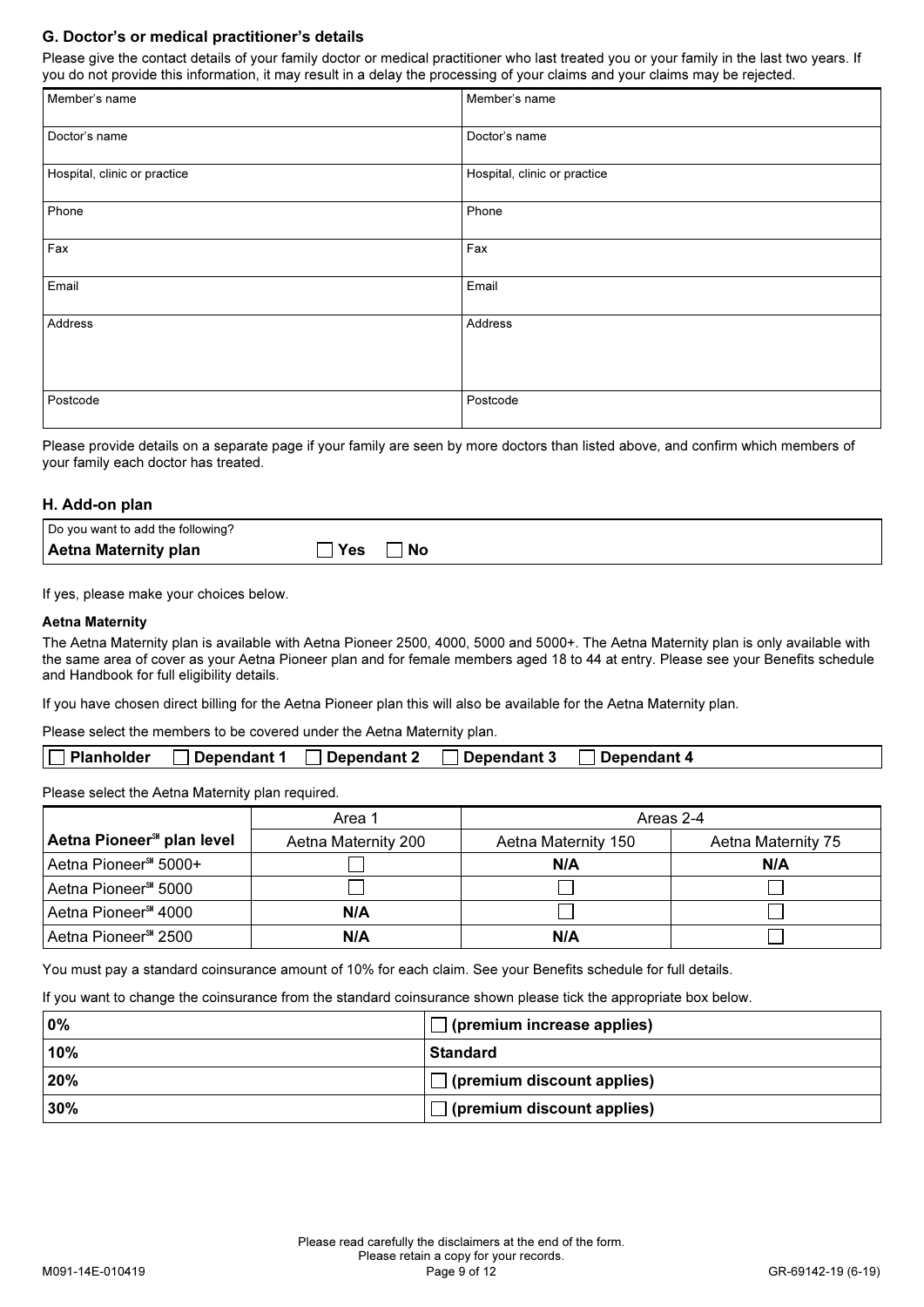## I. Plan currency and premiums

## Paying your premiums

To enjoy the full benefit of the plan, you must make sure the premiums are paid on or before the premium due date. You must tell us about any changes to your payment details to make sure that we can continue to collect any premiums due. You can find full payment details and information on unpaid and late payments in your Handbook.

## Plan currency

Aetna Pioneer and add-on plans are available in a range of currencies. Benefit limits will be based on the plan currency chosen, and all premiums must be paid in the same currency as the plans. Any add-on plans that have been chosen must be in the same currency as your Aetna Pioneer plan.

To select your plan currency, please tick the appropriate box below.

| .          |            |  |  |  |  |
|------------|------------|--|--|--|--|
| <b>USD</b> | <b>HKD</b> |  |  |  |  |

#### Payment options

You can pay yearly, every three months or every month. We cannot accept payment by bank transfer, cheque or banker's draft if you are paying by instalments. Due to administration costs, the total premiums you pay every month or every three months will be higher than if you pay the premiums every year (about 12% more if you pay every month and 4% if you pay every three months).

To select how often you want to pay your premiums and your chosen payment method from the options available, please tick the appropriate box below.

|                    | Card | Bank transfer | Cheque or banker's draft |
|--------------------|------|---------------|--------------------------|
| Yearly             |      |               |                          |
| Every three months |      | N/A           | N/A                      |
| Every month        |      | N/A           | N/A                      |

## Add-on plan

#### Aetna Maternity

If you have chosen an Aetna Maternity plan, you can also choose how often you want to pay the premiums for this plan, depending on the payment option chosen for your Aetna Pioneer plan. Due to administration costs, the total premiums you pay every month or every three months will be higher than if you pay the premiums every year (about 12% if you pay every month and 4% if you pay every three months).

To make your selection, please tick the appropriate box below.

| ′earlv | Pioneer plan<br>same<br>∩tne<br>- വര<br>aз<br>Acuid<br>____<br>______ |
|--------|-----------------------------------------------------------------------|

## Payment details

#### Card

We can accept card payments by Visa, MasterCard or American Express. To make a payment please fill in the Card authority we give to you. Please make sure that your card is valid for at least three months from the start date of your plan.

#### Bank transfers

Bank transfers must be in the currency of your plan. Please make sure that you give your full name and quotation or plan number as the reference for your bank transfer. Please send your payment to 'Aetna Insurance (Hong Kong) Limited' using the details below.

| <b>USD account</b> |                                 | <b>HKD account</b> |                                 |
|--------------------|---------------------------------|--------------------|---------------------------------|
| Bank name:         | Citibank N.A., Hong Kong Branch | Bank name:         | Citibank N.A., Hong Kong Branch |
| Bank address:      | <b>Champion Tower</b>           | Bank address:      | <b>Champion Tower</b>           |
|                    | 3 Garden Road                   |                    | 3 Garden Road                   |
|                    | Central                         |                    | Central                         |
|                    | Hong Kong                       |                    | Hong Kong                       |
| Account number:    | 4086 6033                       | Account number:    | 4085 7301                       |
| SWIFT code:        | <b>CITIHKHX</b>                 | SWIFT code:        | <b>CITIHKHX</b>                 |

To ensure that the full amount of your payment is received by us, please mark your bank transfer: 'Pay Full Amount' or 'Bank Charges Debit Account'.

## Cheque or banker's draft

Cheques and banker's drafts must be in the currency of your plan and payable to 'Aetna Insurance (Hong Kong) Limited'. Please make sure that your full name and quotation or plan number are clearly shown on the back of the cheque or banker's draft in case your payment becomes separated from this application.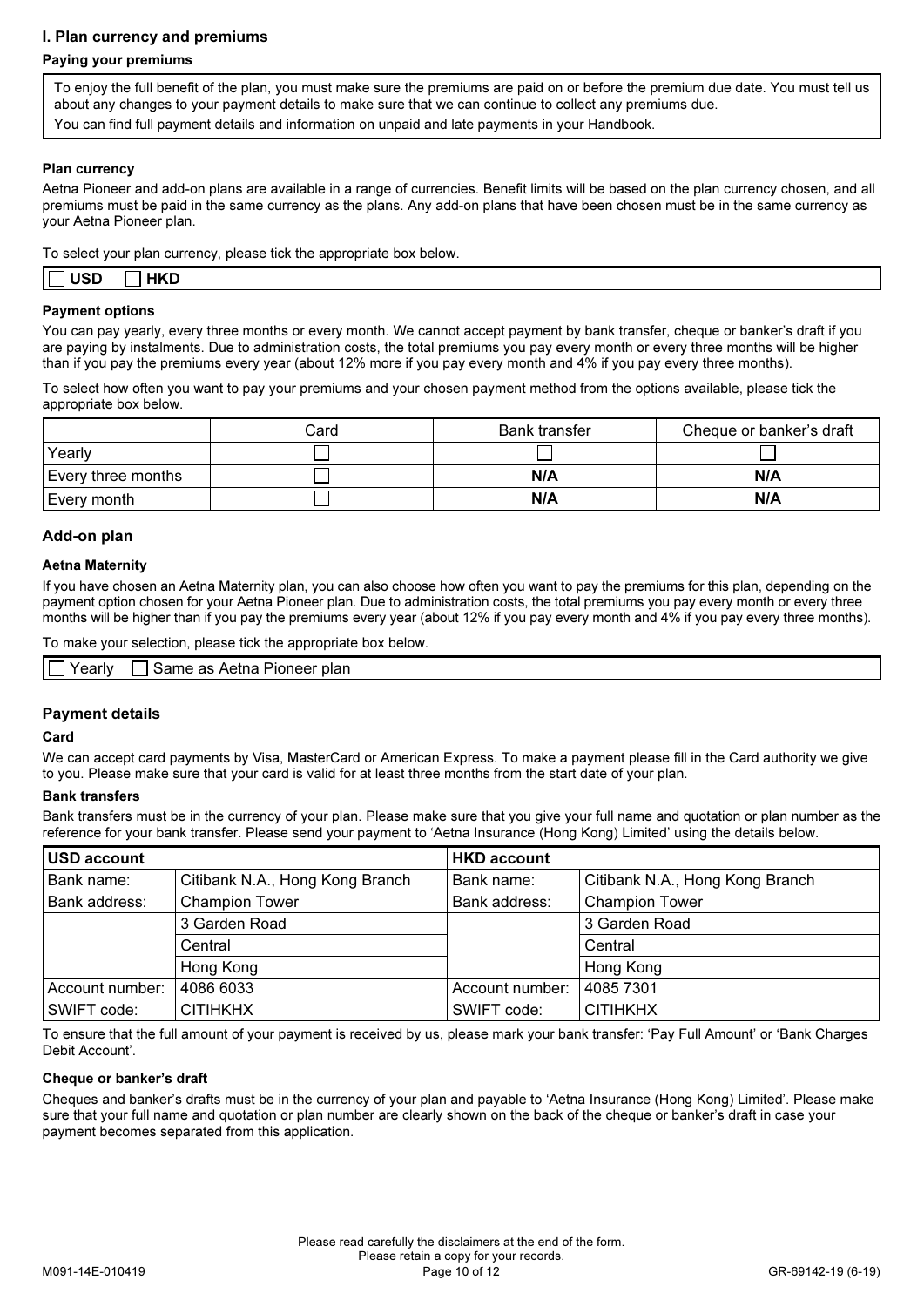## J Data Protection

We are committed to protecting your personal data and privacy. Any personal information that we collect will be kept confidential and will be processed in accordance with relevant legislation and our own strict internal policy.

We will use any personal data to process your claims, administer your plan, service our relationship with you, provide you with products and services and evaluate their effectiveness, provide you with better customer services and for statistical analysis.

Your information may also be used for fraud prevention and audit purposes. If you give us false or inaccurate information and we suspect fraud, we will record this. We may pass such information to law enforcement or other legal agencies, governmental or judicial bodies, or to regulators.

Your medical information will only be disclosed to those involved with your treatment or care, including your medical practitioner, or their agents. If you ask us to, we will also send your medical information to any person or organisation that may be responsible for meeting your treatment expenses, or their agents. Your information may be discussed with your agent or broker if you have requested the broker to assist you in handling your claims and you have authorised us to provide them with such medical information.

If you want us to disclose your medical information to another individual or next of kin, you must tell us. In exceptional emergency situations, and in accordance with medical confidentiality guidelines and relevant law, we may be required to disclose such information to relatives, family members or other third parties.

All membership documents will be sent to the planholder.

To help us ensure that your personal information remains accurate and up to date, please inform us of any changes.

You can find our full terms and conditions and details of our privacy policy at http://www.aetnainternational.com/ai/en/about-us/legal.

## K. Declaration

I am applying to be covered under the Aetna Pioneer plan and any add-on plans I have chosen together with the dependants listed in this application. I have read, understood and agree to keep to the terms and conditions shown in the Handbook, along with all eligible dependants included in this application or any dependants I enrol in the future after the start date of the plan. I confirm that I have authority to give Aetna information about my family members referred to in this application and where necessary that I have checked with them that the information I have provided is correct. I confirm that to the best of my knowledge, the information I have provided in this application is complete and accurate and that it contains all the information required for the underwriting option I have selected.

By agreeing to the terms and conditions I consent to any personal data, including medical information, that you may collect about myself and my family members and dependants, being processed by Aetna.

I authorise the doctor named in section G or any other medical establishment, including any other health professional who has treated me and any of my dependants included under this plan, to give you any information you may need in connection with any claim made under these plans.

I understand that if I do not provide the information asked for in sections E and G, and I or any of my dependants included under these plans make a claim, which you view as being treatment for a pre-existing medical or related medical condition, the claim may be rejected.

I understand that should I or one of my dependants attend a hospital, clinic or medical facility where direct billing or cashless arrangements are in place and the claim is subsequently found to be ineligible, Aetna has the right to recover the full amount of the ineligible claim from me or one of my dependants.

After reading all the terms and conditions and documents you have given me, I am satisfied that the products I have chosen meet my needs at this time.

For your own benefit and protection, you should read the terms and conditions shown in the Handbook carefully before signing this declaration. If you do not understand any point, please ask for more information.

I understand, acknowledge and agree that, if there is a broker involved, as a result of my purchasing and taking up the policy to be issued by Aetna, Aetna will pay the authorised insurance broker commission during the continuance of the policy including renewals, for arranging the said policy. I further understand that the above agreement is necessary for Aetna to proceed with the application.

## 「我明白、確知及同意,如果有保險經紀參與, Aetna 會就申請人購買及接受其簽發的保單, 於保單有效期內 (包括續保期) 向負責安排 有關保單的獲授權保險經紀支付佣金。我同時明白此安排為 Aetna 處理本申請的必要的條件。 」

| Signature<br>$\cdots$ | d/mm/www'<br>Date (<br>01<br>yyy, |
|-----------------------|-----------------------------------|
|                       |                                   |

#### Cancellation

If you feel a plan does not meet your needs, you may cancel it. You must tell us in writing within 15 days of receiving the Benefits schedule, Certificate of insurance and Handbook, or the date of joining, whichever is later. You must return the Certificate of insurance when you cancel the plan. If the Aetna Pioneer plan is cancelled all Member ID Cards must also be returned. The Member ID Cards for any female members on the Aetna Maternity plan must be returned if the add-on plan is cancelled. See the 'Cooling-off period' section in the Handbook for full details.